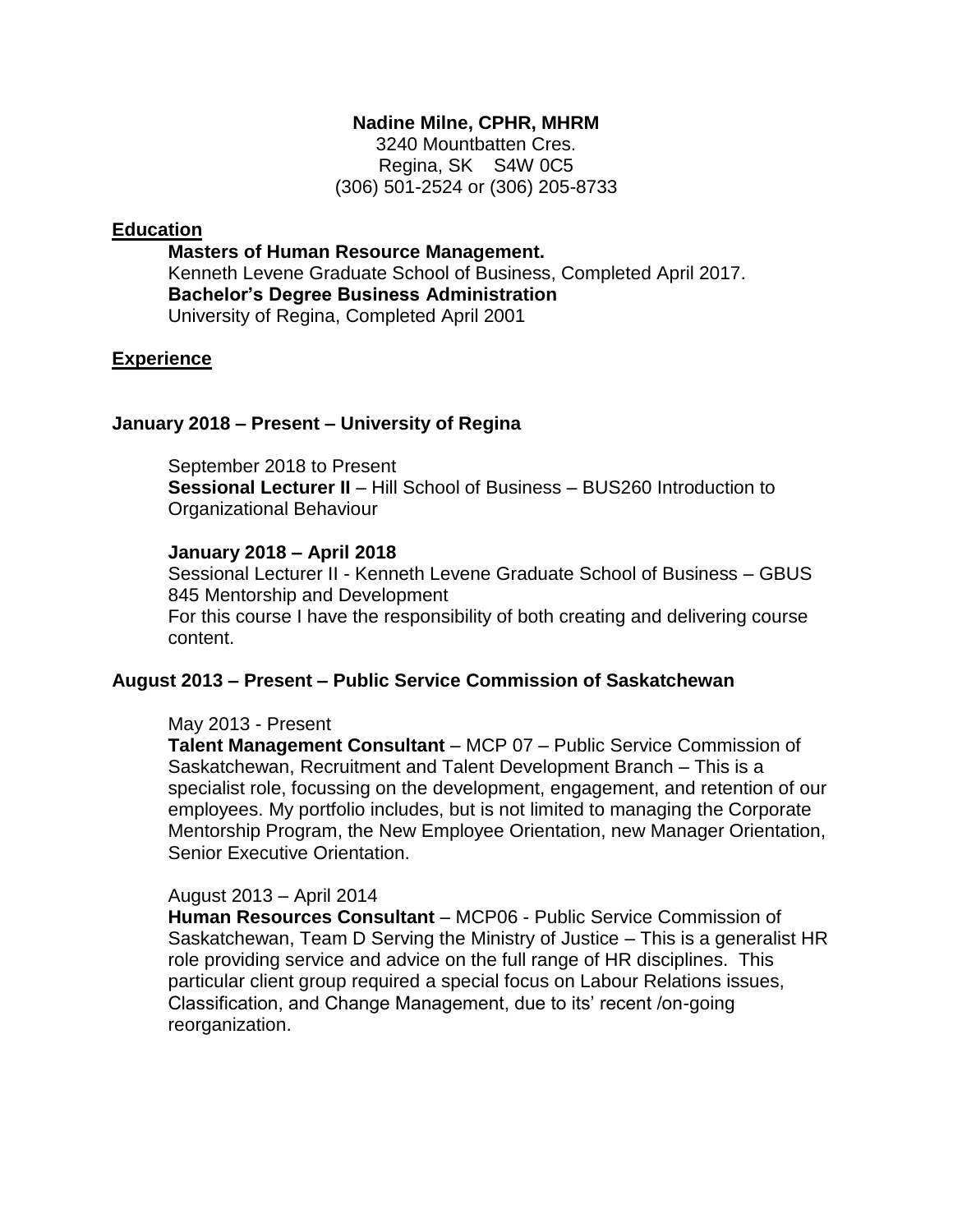## **March 2012 – August 2013**

**Consultant/Owner** – Nomadic Consulting Ltd. – Running a full service HR consulting company, with a significant portion of my contracts in the talent acquisition area.

#### **July 2008 – May 2012 – SaskGaming**

#### June 2011 – May 2012

**Manager of Talent and Diversity** – SGC 10, SaskGaming – Managing a team of 9 that provided the full range of recruitment, staffing, and all corporate learning for both Casino's Regina and Moose Jaw. My portfolio also managed the Aboriginal Employee's Network.

#### August 2009 – June 2011

**Manager of Learning and Development** – SGC 10 – SaskGaming – Managing a team of 5 that provided corporate training for both Casino's Regina and Moose Jaw. We introduced a blended learning approach that includes e-learning, inhouse in-class learning, 3<sup>rd</sup> party delivered training, and distance opportunities. We also offered the Crucial Conversations course and I was one of the two certified in-house facilitators.

#### July 2008 – July 2009

**Human Resources Consultant** – SGC 08 - Saskatchewan Gaming Corporation Generalist HR duties with a primary focus on staffing. I was fortunate enough to assist in the establishment of the Responsible Gaming Team, and work with the VP of Corporate Services on the establishment of the Planning and Risk Assessment group. During my time in this role I helped my team realize some efficiency by standardizing the staffing files, changing the exit process, and tweaking the security process.

## **May 2006 – July 2008 – Ministry of Environment**

**Human Resources Consultant** – MCP06 – Saskatchewan Environment Generalist HR duties. Provide strategic Human Resource expertise within assigned portfolio, advice and consultation services to the departmental management group and employees on all aspects of human resource management, staffing/employment equity, classification, benefits, labour relations, grievances, performance management, duty to accommodate. Identify and determine causes of human resources issues provide conflict resolution services and promote collaborative problem solving.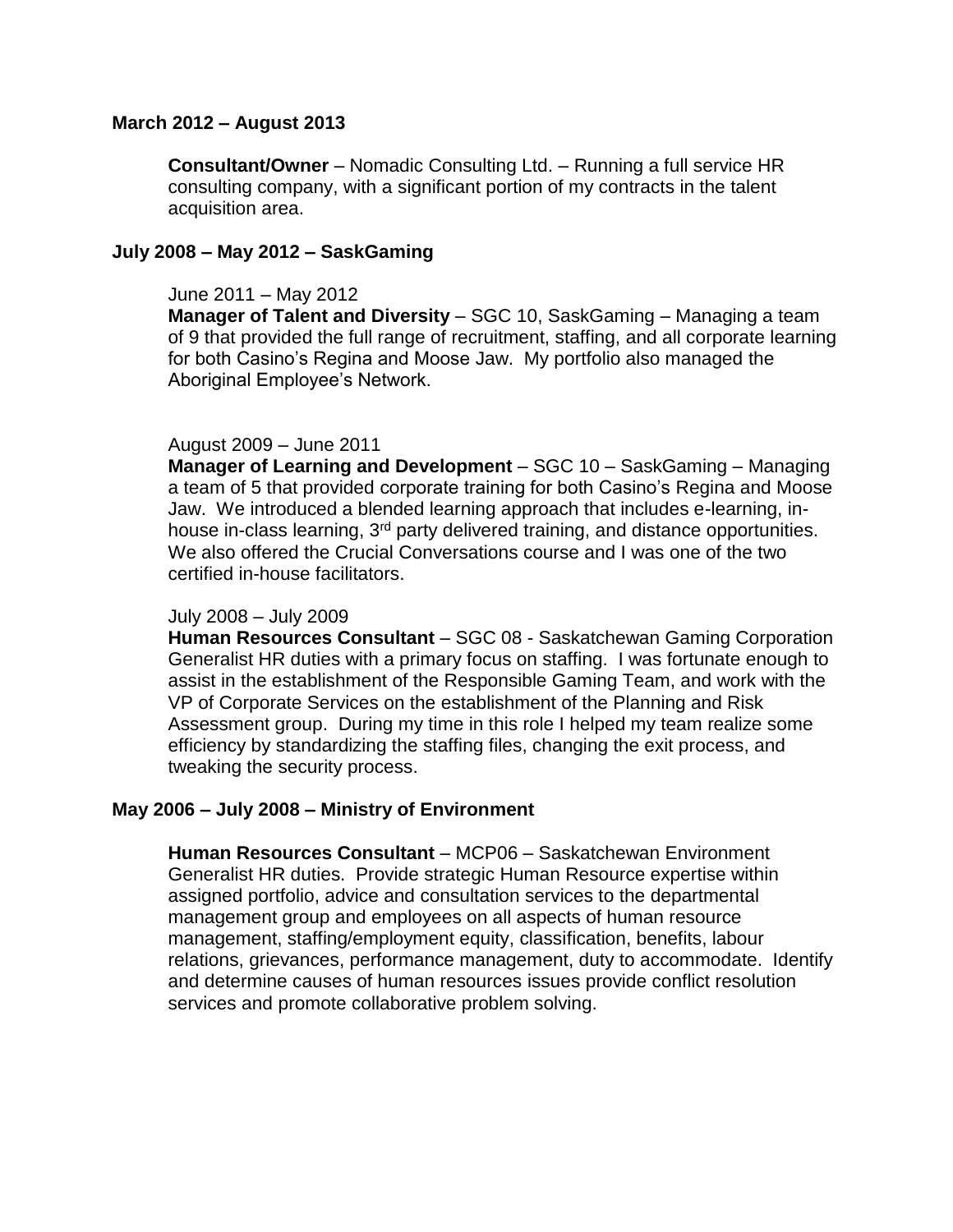## **May 2005 – April 2006 – SaskPower Corporation**

## **Recruitment and Organizational Development Consultant –** OOS Level 3 – SaskPower Corporation

My client group was Transmission and Distribution and my responsibilities included providing consultative services, technical expertise, and direction in the areas of recruitment, retention, and organizational development. This included the co-ordination and facilitation of various training sessions (ie: New Employee Orientation, Recruitment Course for Hiring Supervisors and Managers), the creation of job posters for external competitions, assistance/guidance to manager's through the assessment process, creation of letters of offer and employment contracts, diversity sourcing, and attendance at career fairs.

## **October 2001 – May 2005 – Government of Canada**

## April 2003 – May 2005

**Staff Relations Advisor** - PE-02 - Department of Indian and Northern Affairs Canada

Responsibilities included providing advice and guidance to managers on various personnel issues (including but not restricted to discipline, staffing, and grievance), and being the advisor to the OSH committee. A member of the regional strike committee and ensured the strike preparedness of the region. . Processed ATIP requests that dealt with compensation or personnel issues. Also co-ordinated various training events in our region. Furthermore, provided supervision of the regions Compensation Unit, which included providing functional direction and support to the unit, performing employee evaluations, providing employee coaching, and when required, exercising the authority to discipline.

## October 2001 - March 2003

**Human Resourcing Officer** - PE-02 - Public Service Commission of Canada, Staffing & Recruitment Programs Branch, Central Prairie Region.

Responsibilities included providing advice, guidance, and assistance to federal government departments with their staffing needs; counselling/advising staffing officers with labour relations issues, providing career counselling to the general public seeking employment, providing career counselling to surplus/priority persons, special recruitment focus on employment equity groups, recruiting in an innovative manner, co-ordinating/organizing conferences, giving presentations in schools on resumes/interviews/jobs with the federal public service.

## **Additional Courses/Training**

| <b>April 2003</b> | <b>OH&amp;S Committee Member Training Course</b>              |
|-------------------|---------------------------------------------------------------|
| October 2003      | <b>Staff Relations Training for Managers</b>                  |
|                   | JLP - Train the Trainer - Understanding and Interpreting Your |
|                   | <b>Collective Agreement</b>                                   |